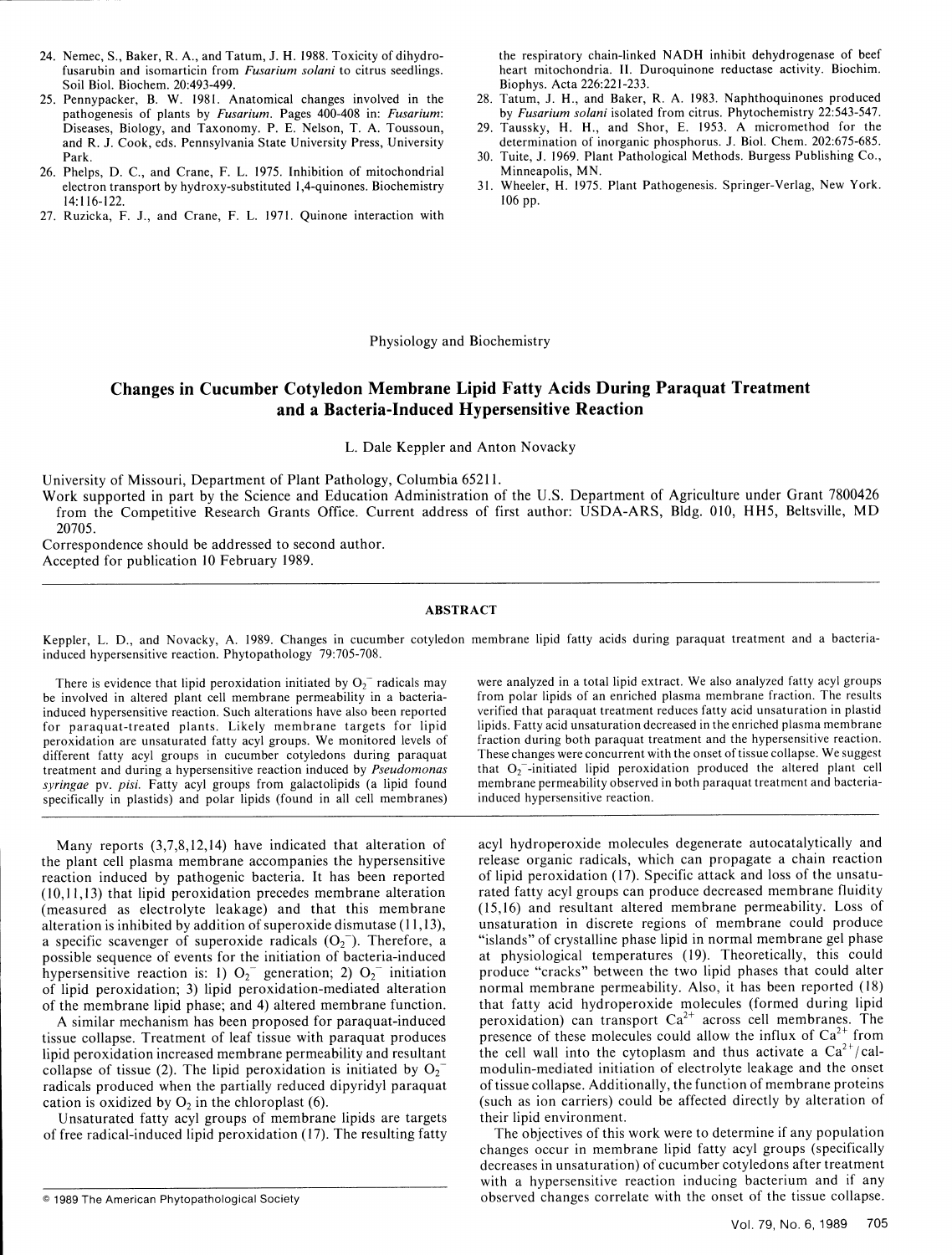Fatty acids from membranes from cucumber cotyledons exposed tography by use of a 6-ft  $\times$  1/4-inch (i.d.) glass column packed to paraquat (where the mechanism of membrane alteration is with 10% EGSS-X chromosorb WHP (Sun

22–28 C). The bacterium used was *Pseudomonas syringae* pv. 6 hr of incubation, the cotyledons from 10 cucumber plants per *pisi*. Bacteria were obtained from colonies derived from single treatment were collected and plac shaker (150 revolutions min<sup>-1</sup>) for 18 hr to obtain cells in the Tris buffer containing 0.25 M sucrose, pH 7.8. The brei was filtered<br>log phase of growth. Bacteria were collected by centrifugation through four layers of log phase of growth. Bacteria were collected by centrifugation through four layers of cheesecloth and centrifuged for 5 min at  $12,000$  g for 10 min and then resuspended in sterile deionized 500 g. The pellet was discarde

changes in fatty acids from a total lipid extract. But, because buffer/sucrose solution. Two milliliters of isopropyl alcohol was of possible masking of fatty acid changes in the plasma membrane added to samples, and lipid by a greater quantity of lipids from unaffected membranes, we Procedures for purification of lipids, methylation, and also obtained an enriched plasma membrane fraction and analyzed quantitation of fatty acid methyl esters were the same as those<br>possible fatty acid changes in this fraction.

of cucumber cotyledons (8 days old) was infiltrated with: 1) water; Analysis of changes in fatty acid unsaturation. The methyl esters 2) live P. s. pisi (10<sup>8</sup> cells m<sup>-1</sup>); heat-killed P. s. pisi (10<sup>8</sup> cells of the following fatty acids were quantitated (for all samples):<br>m<sup>-1</sup>); or 4) paraquat (10  $\mu$ g m<sup>-1</sup>). After incubation samples were myristic collected, the lipids were extracted and purified and the fatty number is number of double bonds); palmitic acid (16:0); acids quantified. To prevent lipid oxidation during extraction, palmitoleic acid (16:1); stearic acid all organic solvents contained butylated hydroxytoluene acid (18:2); and linolenic acid (18:3). Levels of fatty acid  $(\sim 50 \ \mu g \text{ ml}^{-1})$ . This general procedure was performed for total unsaturation were calculated as the ( $\sim$ 50  $\mu$ g ml<sup>-1</sup>). This general procedure was performed for total unsaturation were calculated as the total percent unsaturation lipids and the enriched plasma membrane lipid fraction. (sum of the percents of the unsa

**Total lipids.** After 4 or 6 hr of incubation 20 cotyledon disks  $\%18:1 + \%18:2 + \%18:3$ . (0.6 cm diameter) were collected from four cotyledons (two plants) We looked for correlation between decreases in fatty acid for each treatment and transferred to Corex centrifuge tubes. unsaturation and onset of tissue collapse observed during bacteria-Liquid  $N_2$  was added, and the disks were ground with a glass induced hypersensitive reaction and paraquat treatment.<br>
rod. Two milliliters of isopropyl alcohol was added, and samples Decreases in fatty acid unsaturation rod. Two milliliters of isopropyl alcohol was added, and samples Decreases in fatty acid unsaturation were identified by comparing were heated at 65 C for 30 min. After heating, 1 ml of chloroform the level of unsaturation centrifuged for 10 min at 10,000 g. The pellet was maintained at 0 C for subsequent extraction. Two milliliters of water was **RESULTS** added to the supernatant solution and then agitated with a Vortex mixer. As much as possible of the bottom lipid containing layer The visible symptom of the bacteria-induced hypersensitive was collected with a Pasteur pipet. An additional lipid extraction reaction, tissue collapse, was o of the pellet was facilitated by adding liquid  $N_2$  and grinding of cucumber cotyledons with *P. s. pisi.* By 12 hr, greater than the pellet with a glass rod. Three milliliters of chloro- 80% of the tissue had collapsed. Infiltration of cotyledons with form:methanol (1:2) plus 0.8 ml H<sub>2</sub>O was added and the sample paraquat (10  $\mu$ g ml<sup>-1</sup>) also induced the onset of visible tissue agitated with a Vortex mixer. As much as possible of the bottom collapse by 6 hr and greater than  $80\%$  of the tissue had collapsed lipid containing layer was collected with a Pasteur pipet. The by 12 hr. No tissue colla lipid extractions in chloroform from the supernatant solution and reextraction of the pellet were combined and chloroform reextraction of the pellet were combined and chloroform In control treatments (infiltration with water or heat-killed evaporated under N<sub>2</sub>. One milliliter of chloroform was added, P. s. pisi), there were only minor change

were applied to activated, 0.25-mm thick silica gel G thin layers (Table 1).<br>on 20-  $\times$  20-cm glass plates. The lipids were separated by an In control-treated cotyledons, the fatty acid composition of acetone: acetic acid: water (100:1:1) solvent system. The solvent galactolipids and polar lipids of the total lipid extract were quite<br>was allowed to migrate to within 3 cm of the top of the plate. different (Table 1). Lin was allowed to migrate to within 3 cm of the top of the plate. different (Table 1). Linolenic acid (18:3) made up greater than<br>The polar lipid region (origin) and galactolipid (determined from 80% of the total galactolipid I he polar lipid region (origin) and galactolipid (determined from 80% of the total galactolipid fatty acids, and each of the other standards) regions were scraped into tubes for methylation. Fatty acids was less than 6%. standards) regions were scraped into tubes for methylation. Fatty fatty acids was less than 6%. Whereas, in the polar lipids, palmitic acids were released and methylated by adding 2 ml of 5%  $(v/v)$  acid (16:0), linoleic aci acids were released and methylated by adding 2 ml of 5%  $(v/v)$  acid (16:0), linoleic acid (18:2), and linolenic acid (18:3) each acetylchloride in dry methanol and heating at 80 C for 1 hr. exceeded 20% of the total fatty acetylchloride in dry methanol and heating at 80 C for 1 hr. exceeded 20% of the total fatty acids. Fatty acid composition The methylation reaction was stopped by adding 1 ml of H<sub>2</sub>O. of polar lipids from the enriched pl The methylation reaction was stopped by adding 1 ml of  $H_2O$ . of polar lipids from the enriched plasma membrane fraction and Fatty acid methylesters were collected by adding 2 ml of petroleum the total lipid extract were Fatty acid methyl esters were collected by adding 2 ml of petroleum the total lipid extract were similar; although myristic acid (14:0) ether, agitating it, and removing all of the top layer with a Pasteur and palmitic aci

Fatty acid methyl esters were quantitated by gas chroma- membrane enriched fraction (Table 1).

with 10% EGSS-X chromosorb WHP (Supelco). The column known) were analyzed as controls. The state of temperature was maintained at 185 C. A Perkin Elmer 3920B gas chromatograph equipped with a flame ionization detector

MATERIALS AND METHODS and a Hewlett-Packard 3390A electronic integrator was employed.<br> **Plants and bacteria.** Cucumber seedlings (Cucumis sativa L.<br>
Straight Eight,'from Royal Seeds, Kansas City, MO) were grown membrane fr 500 g. The pellet was discarded, and the supernatant solution water. The cell concentration was adjusted with a spectro-<br>photometer and verified by plate count. Heat-killed bacteria were<br>obtained by centrifuging the supernatant<br>obtained by autoclaving living bacteria (15 min, 121 C, Membrane lipid fatty acid analysis. Initially, we looked for plasma membrane fraction was resuspended in 0.5 ml of the Tris

possible fatty acid changes in this fraction. performed for the total lipid extract with the exception that only By use of a hypodermic syringe, the entire intercellular space the polar lipids were collected.

(sum of the percents of the unsaturated fatty acids:  $\%16:1 +$ 

by 12 hr. No tissue collapse was observed in cotyledons infiltrated with water or heat-killed *P. s. pisi* through 14 hr.

and samples were maintained at 0 C for later lipid purification. Consider the samples were purified by thin-layer chromatography. The samples is a membrane fraction. These data are not presented here but are were concentr

ether, agitating it, and removing all of the top layer with a Pasteur and palmitic acid (16:0) were approximately 5% higher and pipet.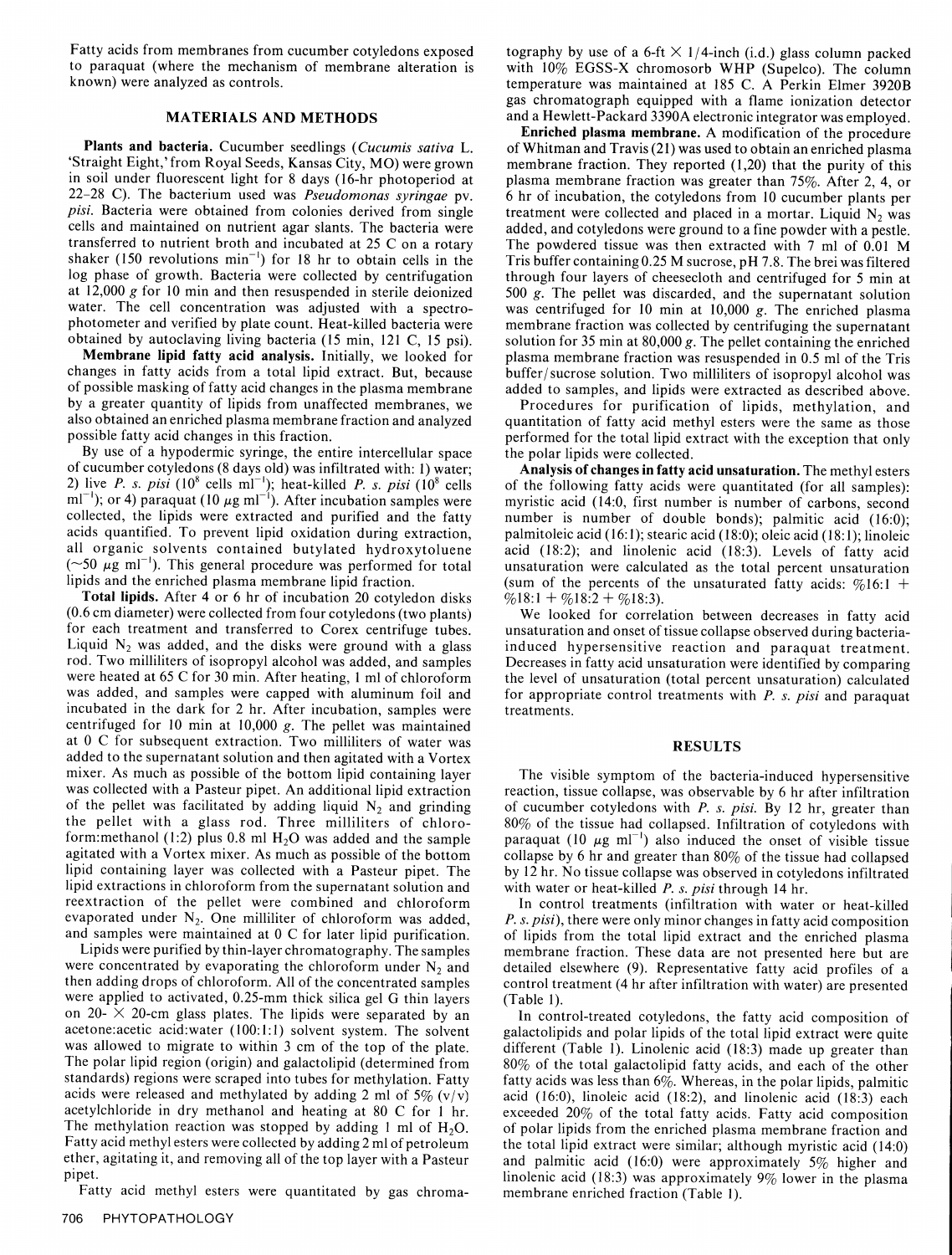| Fatty <sup>b</sup> |                     |                | Enriched plasma  |                                                                                | Total $\%$ unsaturation |                     |                 |
|--------------------|---------------------|----------------|------------------|--------------------------------------------------------------------------------|-------------------------|---------------------|-----------------|
|                    | Total lipid extract |                | membrane extract |                                                                                | 2 <sub>hr</sub>         | 4 <sub>hr</sub>     | 6 <sub>hr</sub> |
| acid               | Galacto lipids      | Polar lipids   | Polar lipids     | Control <sup>b</sup>                                                           | $57.9 \pm 1.1$          | $51.0 \pm 0.6$      | $52.8 \pm 1.1$  |
| 14:0               | $2.4 \pm 0.6$       | $0.8 \pm 0.2$  | $6.0 \pm 1.0$    | Pseudomonas syringae                                                           |                         |                     |                 |
| 16:0               | $5.9 \pm 0.1$       | $28.5 \pm 0.8$ | $33.9 \pm 1.4$   | pv. <i>pisi</i>                                                                | $56.9 \pm 0.9$          | $43.5 \pm 0.8^{*d}$ | 49.1 $\pm$ 1.8  |
| 16:1               | $0.7 \pm 0.1$       | $6.5 \pm 0.4$  | $4.5 \pm 0.4$    | $\%$ Change <sup>c</sup>                                                       | $-1.0$                  | $-7.5$              | $-3.7$          |
| 18:0               | $1.7 \pm 0.1$       | $6.3 \pm 0.2$  | $6.8 \pm 0.1$    | Control <sup>o</sup>                                                           | $56.6 \pm 0.7$          | $53.4 \pm 0.9$      | $56.6 \pm 0.7$  |
| 18:1               | $1.5 \pm 0.1$       | $4.8 \pm 0.3$  | $4.7 \pm 0.2$    | Paraquat                                                                       | $58.2 \pm 1.4$          | $48.8 \pm 1.2*$     | $52.9 \pm 0.9$  |
| 18:2               | $3.1 \pm 0.1$       | $20.2 \pm 0.4$ | $19.1 \pm 0.1$   | $\%$ Change <sup>c</sup>                                                       | $+1.6$                  | $-4.6$              | $-3.7$          |
| 18:3               | $84.7 \pm 0.5$      | $34.0 \pm 0.5$ | $25.1 \pm 0.8$   | $\degree$ Mean $\pm$ SE of the sum of percents of fatty acids with double bond |                         |                     |                 |

number of double bonds. The context of the context of paraquat was water.

and *P. s. pisi* and paraquat treatments.<br>
extract from infiltrated cucumber cotyledons<br>
extract from infiltrated cucumber cotyledons<br>
were significantly different ( $p = 0.05$  using a Student's t test) than their

|                                                                                          | Total % unsaturation                                 |                                                           |                                                      |                                                      |  |  |  |
|------------------------------------------------------------------------------------------|------------------------------------------------------|-----------------------------------------------------------|------------------------------------------------------|------------------------------------------------------|--|--|--|
|                                                                                          |                                                      | Galacto lipids                                            | Polar lipids                                         |                                                      |  |  |  |
|                                                                                          | 4 <sup>hr</sup>                                      | 6 <sub>hr</sub>                                           | 4 hr                                                 | 6 hr                                                 |  |  |  |
| Control <sup>b</sup><br>Pseudomonas<br>syringae<br>pv. pisi                              | $88.7 \pm 1.0$<br>$89.2 \pm 0.8$                     | $87.6 \pm 0.7$<br>$88.6 \pm 1.2$                          | $64.8 \pm 0.7$<br>$65.6 \pm 0.6$                     | $65.5 \pm 1.1$<br>$65.6 \pm 0.8$                     |  |  |  |
| $\%$ Change <sup>c</sup><br>Control <sup>b</sup><br>Paraquat<br>$\%$ Change <sup>c</sup> | $+0.5$<br>$90.0 \pm 0.9$<br>$89.5 \pm 1.1$<br>$-0.5$ | $+1.0$<br>$88.5 \pm 0.7$<br>$86.1 \pm 0.9^{*d}$<br>$-2.4$ | $+0.8$<br>$65.5 \pm 0.7$<br>$64.8 \pm 0.9$<br>$-0.7$ | $+0.1$<br>$65.2 \pm 0.5$<br>$63.8 \pm 0.6$<br>$-1.4$ |  |  |  |

from a minimum of three experiments with two replications per treatment.<br><sup>b</sup>Control treatment for live P. s. pisi was heat-killed P. s. pisi. Control collapse may not be affected directly via a damaged plasma

and *P.s. pisi* and paraquat treatments.<br>
<sup>d</sup>An asterisk indicates that the means of *P. s. pisi* or paraquat treatments It has been reported (18) that fatty acid hydroperoxide were significantly different ( $p = 0.05$  using a Student's t test) than their respective controls.

unsaturation was not significantly ( $p = 0.05$ ) different from the allow an influx of Ca<sup>2+</sup> into the cytoplasm. Increased cytoplasmic control treatment (heat-killed *P. s. pisi*) through 6 hr of incubation, Ca<sup>2+</sup> concentration could then trigger efflux of electrolytes via in either the galactolipid or polar lipid fractions of the total lipid  $a Ca<sup>2+</sup>/cal$  almodulin-mediated signal transduction pathway. This extract (Table 2). In cotyledons treated with *P. s. pisi,* polar- is supported by experiments of M. Atkinson (unpublished) that lipid fatty acid unsaturation was significantly ( $p = 0.05$ ) lower a rapid influx of  $Ca^{2+}$  into plant cells precedes tissue collapse after 4 hr of incubation from the enriched plasma membrane in a bacteria-induced hypersensitive reaction in tobacco tissue.

In paraquat-treated cotyledons, fatty acid unsaturation was electrolyte leakage and tissue collapse.<br>significantly ( $p = 0.05$ ) lower than the control, after 6 hr of The results support involvement of O<sub>2</sub><sup>-</sup>-initiated lip incubation, in the galactolipid fraction of the total lipid extract peroxidation in membrane alteration, which produces a resultant (Table 2). Fatty acid unsaturation was significantly  $(p = 0.05)$  issue collapse in tissue treated with paraquat or a hypersensitive lower than the control in paraquat-treated cotyledons after  $4$  reaction-inducing bacterium. In paraquat-treated tissue, decreased the control in paraquat-treated control in paraquat-treated control in paraquat-treated ti and 6 hr of incubation in the polar lipid from the enriched plasma levels of fatty acid unsaturation were observed in lipids from and 6 hr of incubation in the polar lipid from the enriched plasma levels of fatty acid unsaturation were observed in lipids from membrane fraction (Table 3).<br>both the plastid and plasma membrane. Light microscopy

Analysis of fatty acids from galactolipids (specific plastid membrane lipids) indicated that significant decreases in unsaturation of the plastid membranes occurred in paraquatunsaturation of the plastid membranes occurred in paraquat-<br>treated cotyledons. This decreased unsaturation was concurrent induced by *P. s. pisi*, lower fatty acid unsaturation was observed treated cotyledons. This decreased unsaturation was concurrent induced by P. s. pisi, lower fatty acid unsaturation was observed with the onset of increased tissue collapse. In tissue undergoing only in lipids from the enr the bacteria-induced hypersensitive reaction there were no changes in unsaturation (through 6 hr of incubation) of the galactolipid in unsaturation (through 6 hr of incubation) of the galactolipid plastid membrane lipids,  $O_2$ -initiation of lipid peroxidation at fatty acids.

unsaturation of the plasma membrane that were masked by a *infestans (4,5).*

TABLE 1. Fatty acid composition<sup>ª</sup> of cucumber cotyledons 4 hr after TABLE 3. Total percent unsaturation<sup>ª</sup> of fatty acids purified from an infiltration with  $H_2O$  enriched plasma membrane fraction from infiltrated cucum

| Enriched plasma  |                          | Total $\%$ unsaturation |                     |                 |  |
|------------------|--------------------------|-------------------------|---------------------|-----------------|--|
| nembrane extract |                          | 2 <sub>hr</sub>         | 4 hr                | 6 hr            |  |
| Polar lipids     | Control <sup>b</sup>     | $57.9 \pm 1.1$          | $51.0 \pm 0.6$      | $52.8 \pm 1.1$  |  |
| $6.0 \pm 1.0$    | Pseudomonas syringae     |                         |                     |                 |  |
| $33.9 \pm 1.4$   | pv. pisi                 | $56.9 \pm 0.9$          | $43.5 \pm 0.8^{*d}$ | 49.1 $\pm$ 1.8  |  |
| $4.5 \pm 0.4$    | $\%$ Change <sup>c</sup> | $-1.0$                  | $-7.5$              | $-3.7$          |  |
| $6.8 \pm 0.1$    | Control <sup>b</sup>     | $56.6 \pm 0.7$          | 53.4 $\pm$ 0.9      | 56.6 $\pm$ 0.7  |  |
| $4.7 \pm 0.2$    | Paraquat                 | $58.2 \pm 1.4$          | $48.8 \pm 1.2*$     | $52.9 \pm 0.9*$ |  |
| $19.1 \pm 0.1$   | $\%$ Change <sup>c</sup> | $+1.6$                  | $-4.6$              | $-3.7$          |  |
| $251 + 0.8$      |                          |                         |                     |                 |  |

 $18$ <sup>3</sup>Mean  $\pm$  SE of the sum of percents of fatty acids with double bonds <sup>a</sup>Composition = mean ± SE percent of total fatty acids from four experi-<br>
from a minimum of three experiments with two replications per treatment ments with two replications per experiment.<br><sup>b</sup>First number indicates number of carbons, second number indicates bControl treatment for live *P. s. pisi* was heat-killed *P. s. pisi.* Control treatment for live *P. s. pisi* 

**C%** change **-** difference of total percent unsaturation of control treatments

were significantly different ( $p = 0.05$  using a Student's *t* test) than their respective controls.

greater quantity of lipids from unaffected membranes, we obtained an enriched plasma membrane fraction. Fatty acid analysis of this fraction indicated that decreased unsaturation, which was concurrent with the onset of tissue collapse, occurred in both paraquat and live bacterial treatments.

The decrease in fatty acid unsaturation was transient in cotyledons exposed to live bacteria but not in cotyledons exposed to paraquat. This transient decrease in fatty acid unsaturation agrees with a report (13) that both  $O_2$ <sup>-</sup> production and lipid peroxidation increased, transiently, during the onset of a bacteria-<sup>a</sup>Mean  $\pm$  SE of the sum of percents of fatty acids with double bonds induced hypersensitive reaction. Thus, in the bacteria-induced treatment for paraquat was water.<br>"% change = difference of total percent unsaturation of control treatments collapse may be triggered by transient alteration of the plasma

molecules (formed during lipid peroxidation) can transport  $Ca^{2+}$ through cellular membranes. Because  $Ca^{2+}$  concentration is much higher in the cell wall than in the cytoplasm, the presence of In cotyledons infiltrated with live *P. s. pisi*, fatty acid fatty acid hydroperoxide molecules in the plasma membrane could fraction (Table 3). In addition, this cellular uptake of  $Ca^{2+}$  is required for subsequent

indicated that the parenchyma cells in the cucumber cotyledons **DISCUSSION contained numerous chloroplasts, which are in intimate contact** with the plasma membrane. Therefore, in paraquat-treated tissue,  $O_2$ -initiated lipid peroxidation could begin, as proposed (2,6), in the chloroplast and be propagated to the plasma membrane.

only in lipids from the enriched plasma membrane fraction.<br>Because no decrease in fatty acid unsaturation was observed in tty acids.<br>No changes in unsaturation were indicated in polar lipid fatty of  $O<sub>2</sub>$  generation by plasma membrane vesicles and the surface No changes in unsaturation were indicated in polar lipid fatty of  $O_2^-$  generation by plasma membrane vesicles and the surface acids from the total lipid extract in either paraquat or live bacterial of protoplasts from p acids from the total lipid extract in either paraquat or live bacterial of protoplasts from potato, when exposed to an elicitor from treatments. To determine if there were changes in fatty acid an incompatible race of the